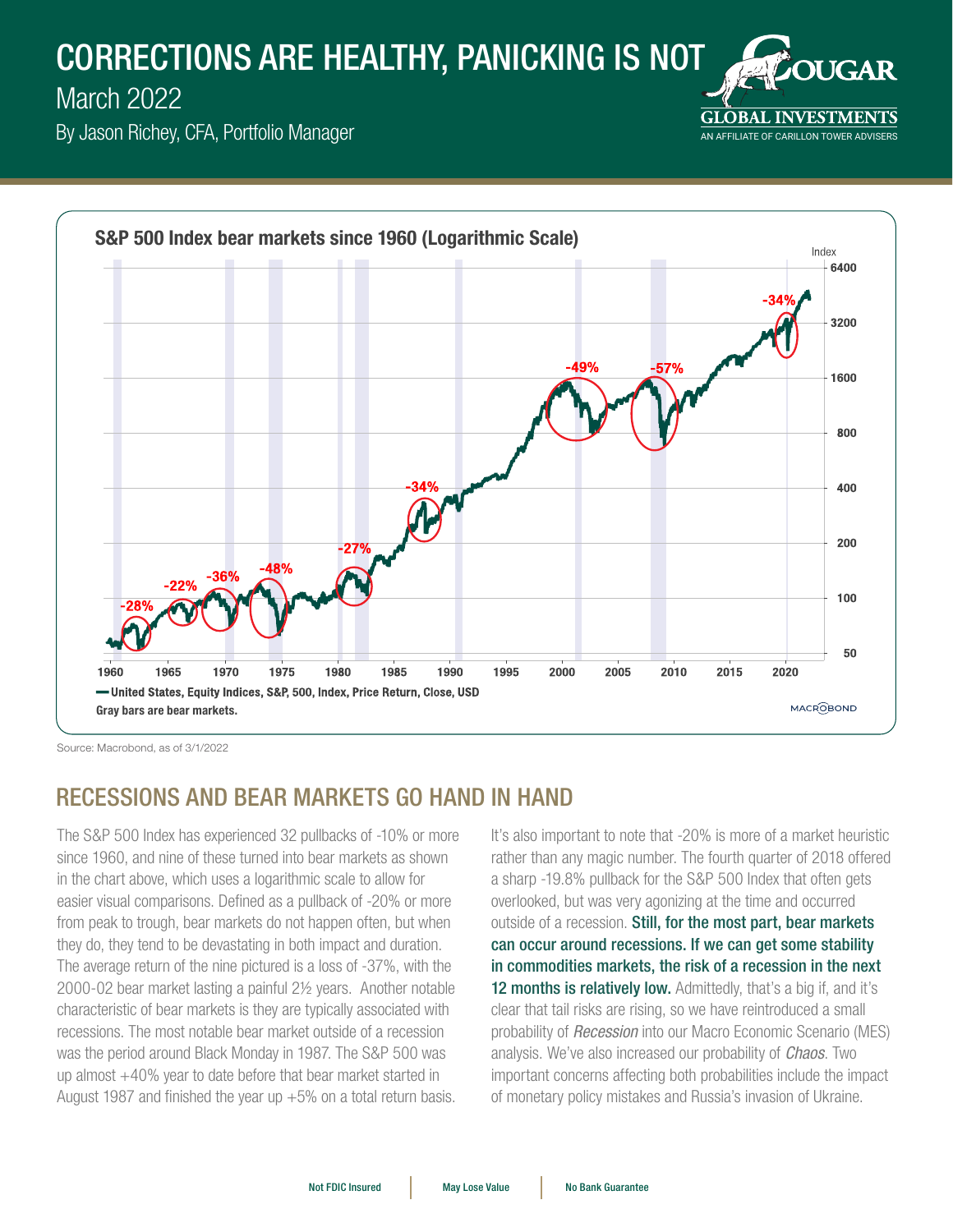Regarding monetary policy, the U.S. Federal Reserve (and central banks globally) seem to be in a no-win position. In the past, the Fed has been able to focus almost exclusively on the maximum employment portion of its dual mandate. However, the Fed does not have the same luxury in today's environment of stubbornly high inflation. As a result, it appears the Fed will be forced to choose – raising rates at the expense of growth, or keeping rates in check at the expense of higher prices – a lose-lose on the face of it. Throw in continued breakdowns in supply chains that are outside of the Fed's purview, and it's easy to feel sympathetic toward Fed Chairman Jay Powell's position. The Fed's lone hope may be a rebounding labor market, and though we're less optimistic than we've been, the labor market may yet come to the rescue in the second half of the year. Inflation was the economic story of 2021, and it's likely to be 2022's story as well.

Regarding Russia's invasion, we can all agree it's unsettling and heartbreaking from a humanitarian point of view. However, from a strictly economic and investment lens, the outcome is far more debatable. The financial industry had weeks to prep appropriate economic analysis, from summarizing Russia's foreign currency reserves to detailing the use of cryptocurrency in potentially avoiding sanctions. Some analysis argues the situation was inevitable given the diminishing importance of oil hydrocarbon resources resulting from the world's transition to clean energy. Other analysis details the history of the Soviet Union's collapse and purported handshake agreements made back in the early 1990s. We've read reports of all types, as well as our own independent geopolitical research, and still cannot comfortably predict President Vladimir Putin's next steps. Is this move by Putin an ideological crusade to rebuild the Soviet empire and the beginning of a new cold war? Potentially. However, it's also possible that Putin

has miscalculated the West's strength, diplomacy is eventually effective, stronger sanctions bite, and Putin ultimately pulls back on his ambitions. Realistically, there are a range of speculative outcomes in between, largely impossible for investors to anticipate.

Rather than being forced to anticipate an outcome, we account for tail risk events as one of our five probability scenarios within our Macro Economic Scenario analysis. As mentioned, we call this our Chaos scenario, which includes a database of unexpected events alongside the returns of various asset class. From Lehman Brothers' demise to the Fukushima nuclear disaster to the pandemic, we know how asset classes have performed under stress historically. We allow these historical returns to approximate today's unknowns during our portfolio construction process. Thus, the resulting portfolio outcomes based on our probability of loss methodology incorporate prior episodes of risk and changing asset class correlations.

The bottom line is we're in a period of elevated market risks paired with elevated policy risks, an uncomfortable mix. Still, we don't think we're at the end of business cycle, with a strong labor market, slowing, though still positive, economic indicators, and healthy growth in gross domestic product (GDP). Arguably necessary at the time, sizable fiscal programs and historically low interest rates created pockets of market distortions and bubbles. Unfortunately, we've added the unknowns of war to our wall of worry. Through it all, we work to position our portfolios against extreme market volatility. Our distinct investment philosophy and process helps guide us, and we will continue to focus on avoiding large drawdowns and structure our portfolios accordingly.

# "The bottom line is we're in a period of elevated market risks paired with elevated policy risks, an uncomfortable mix."

– Jason Richey, CFA, Portfolio Manager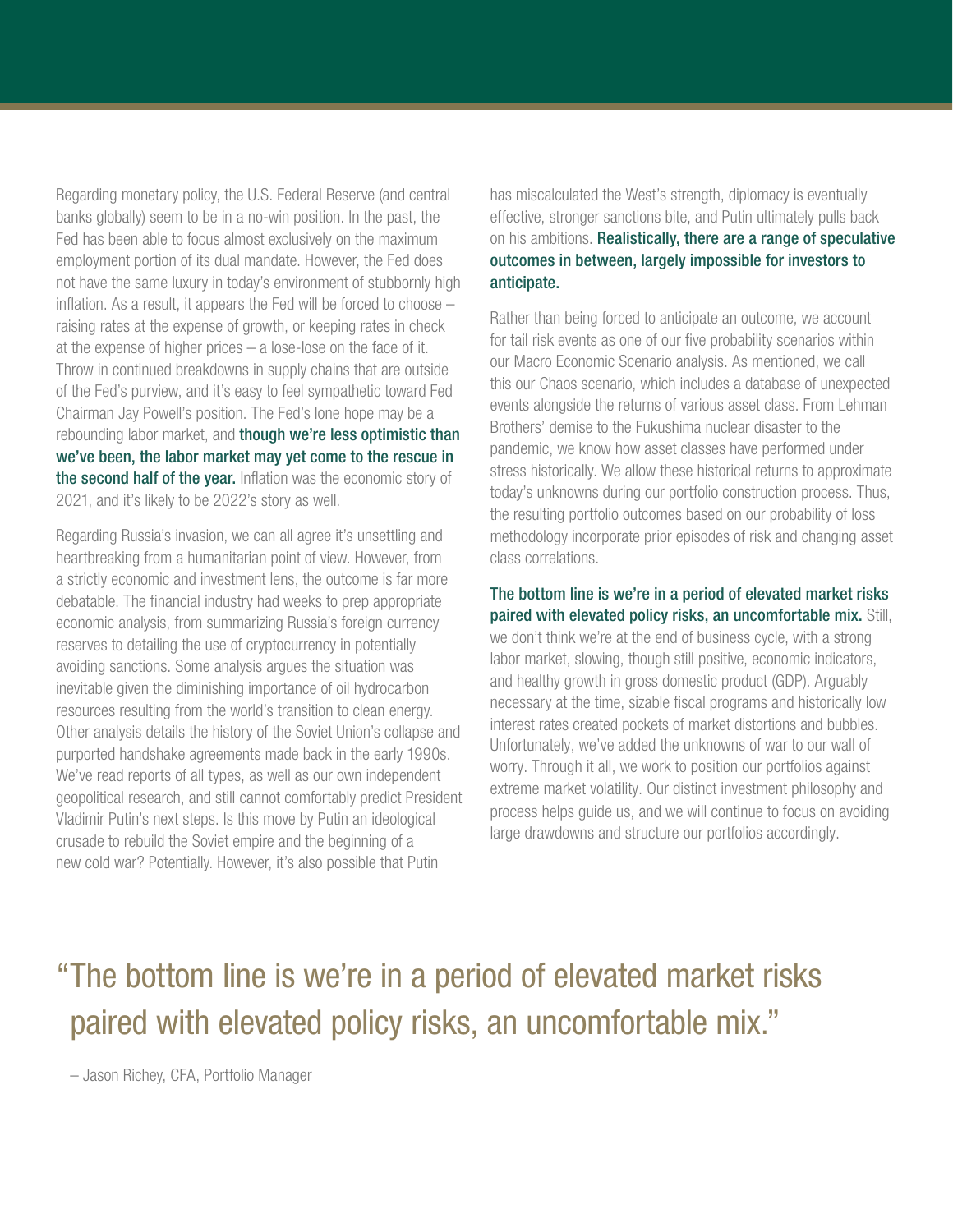

Jason Richey, CFA Portfolio Manager

Jason Richey is a Portfolio Manager on Cougar Global's investment team. He analyzes the firm's independent research, assists with maintaining the firm's proprietary financial models, and monitors the ETF landscape for new ideas. He also contributes in formulating Cougar's macroeconomic outlook and key fundamental asset class views.

Richey has spent the past 14 years researching various asset classes, with a focus on asset allocation and exchange-traded products. Prior to joining Cougar Global in 2015, he was a Senior Analyst on Raymond James' Manager Research Team, and has been a featured speaker at ETF industry events. Prior to Raymond James, Richey spent nearly a decade analyzing actuarial data for both qualified and non-qualified benefit plans. He earned his BA with a double major in Math and Economics at Ithaca College and his MBA in Finance from the University of South Florida. He is a CFA charterholder, a member of the CFA Society of Toronto, and a registered Portfolio Manager – Advising Representative with the Ontario Securities Commission.

#### ABOUT COUGAR GLOBAL Investments

Cougar Global Investments is a global macroeconomic asset allocation manager that believes the goal of investing is to achieve compound annualized returns for clients. We use a disciplined portfolio construction methodology combining post-modern portfolio theory and risk management to pursue our clients' objectives. Our research team conducts ongoing macroeconomic and asset class analysis, reviewing the asset mix for each mandate monthly and rebalancing as required. As new opportunities emerge or if new threats are on the horizon, Cougar Global Investments has the ability to adjust the asset mix accordingly with no restrictions. We are registered and regulated by the Ontario Securities Commission (OSC) as a Portfolio Manager and registered as a "non-resident" investment advisor with the United States Securities and Exchange Commission (SEC).

#### **ABOUT CARILLON TOWER Advisers**

Carillon Tower Advisers is a global asset management company that combines the exceptional insight and agility of individual investment teams with the strength and stability of a full-service firm. Together with our partner affiliates – ClariVest Asset Management, Cougar Global Investments, Eagle Asset Management, Reams Asset Management (a division of Scout Investments), and Scout Investments – we offer a range of investment strategies and asset classes, each with a focus on risk-adjusted returns and alpha generation. Carillon Tower Advisers believes providing a lineup of institutional-class portfolio managers – spanning a wide range of disciplines and investing vehicles – is the best way to help investors seek their long-term financial goals.